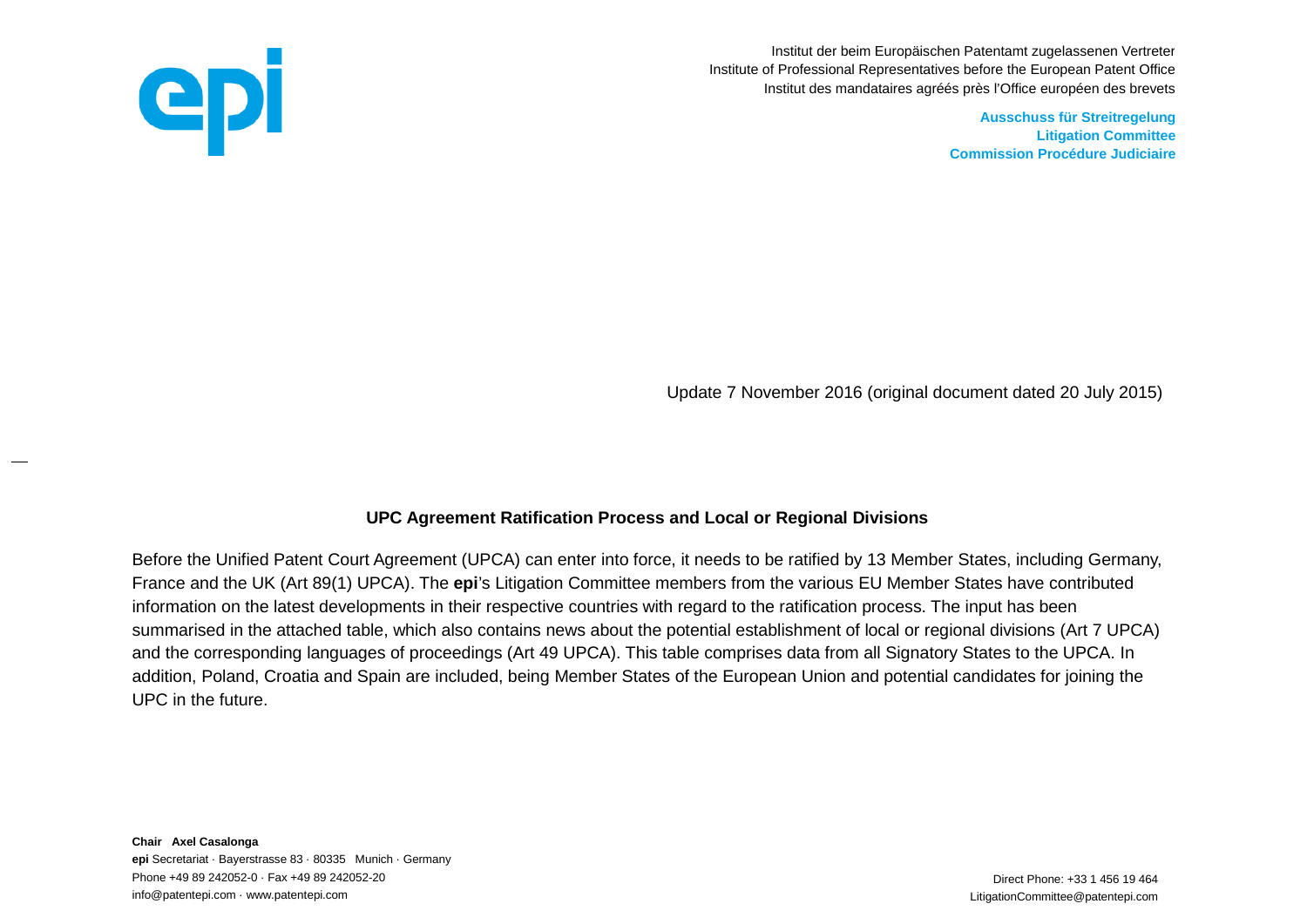

|           | <b>Ratification Process</b>                                                                                                                                                                                                                                                                                        | <b>Local or Regional Division</b>                                                                                                                                                                                                                                                                                                                                                                                                  |
|-----------|--------------------------------------------------------------------------------------------------------------------------------------------------------------------------------------------------------------------------------------------------------------------------------------------------------------------|------------------------------------------------------------------------------------------------------------------------------------------------------------------------------------------------------------------------------------------------------------------------------------------------------------------------------------------------------------------------------------------------------------------------------------|
| <b>AT</b> | Austria deposited its instrument of ratification on 6<br><b>August 2013.</b>                                                                                                                                                                                                                                       | In January 2015, it was decided by the Council of Ministers to<br>establish a local division in the premises of the Austrian Patent Office                                                                                                                                                                                                                                                                                         |
|           |                                                                                                                                                                                                                                                                                                                    | in Vienna. It is not yet sure whether, and to what extent, English will<br>be admitted as an additional language of proceedings.                                                                                                                                                                                                                                                                                                   |
| <b>BE</b> | Belgium deposited its instrument of ratification on 6<br>June 2014.                                                                                                                                                                                                                                                | Belgium is committed to establishing a local division in Brussels, which<br>will operate in the three national languages (French, Dutch and<br>German) plus English.                                                                                                                                                                                                                                                               |
| <b>BG</b> | Bulgaria deposited its instrument of ratification on 3<br>June 2016.                                                                                                                                                                                                                                               | Bulgaria is not considering the establishment of a local division, but<br>under certain conditions the establishment of a regional division could<br>be supported.<br>In Bulgaria, there are no court cases on infringement of a European<br>patent. Taking this lack of disputes into consideration, the opinion of<br>the Bulgarian competent authorities is that the benefits of a regional<br>division would be insignificant. |
| <b>CY</b> | In Cyprus, there is no progress with regard to<br>ratification.                                                                                                                                                                                                                                                    | Cyprus has not made proposals for a local or regional division.                                                                                                                                                                                                                                                                                                                                                                    |
| CZ        | In the Czech Republic, for the moment, no steps are<br>taken for ratification.<br>A study is expected to be carried out on the impact of<br>the UPC on Czech firms and on the Czech economy<br>and budget. It is moreover noted that the present<br>quality of machine translation into Czech must be<br>improved. | There are furthermore no measures for a local or regional division.<br>Discussions with Slovakia in this regard are only at the beginning.                                                                                                                                                                                                                                                                                         |
| <b>DE</b> | In Germany, a draft law for ratification has been brought<br>before the Parliament.                                                                                                                                                                                                                                | It is planned to have four local divisions in Germany: Munich,<br>Düsseldorf, Mannheim and Hamburg. The premises have been<br>announced. Munich will most likely have English as the second<br>language of proceedings (besides German). Düsseldorf appears to be<br>more reluctant in this respect. It is thus not clear that all local divisions<br>will accept English.                                                         |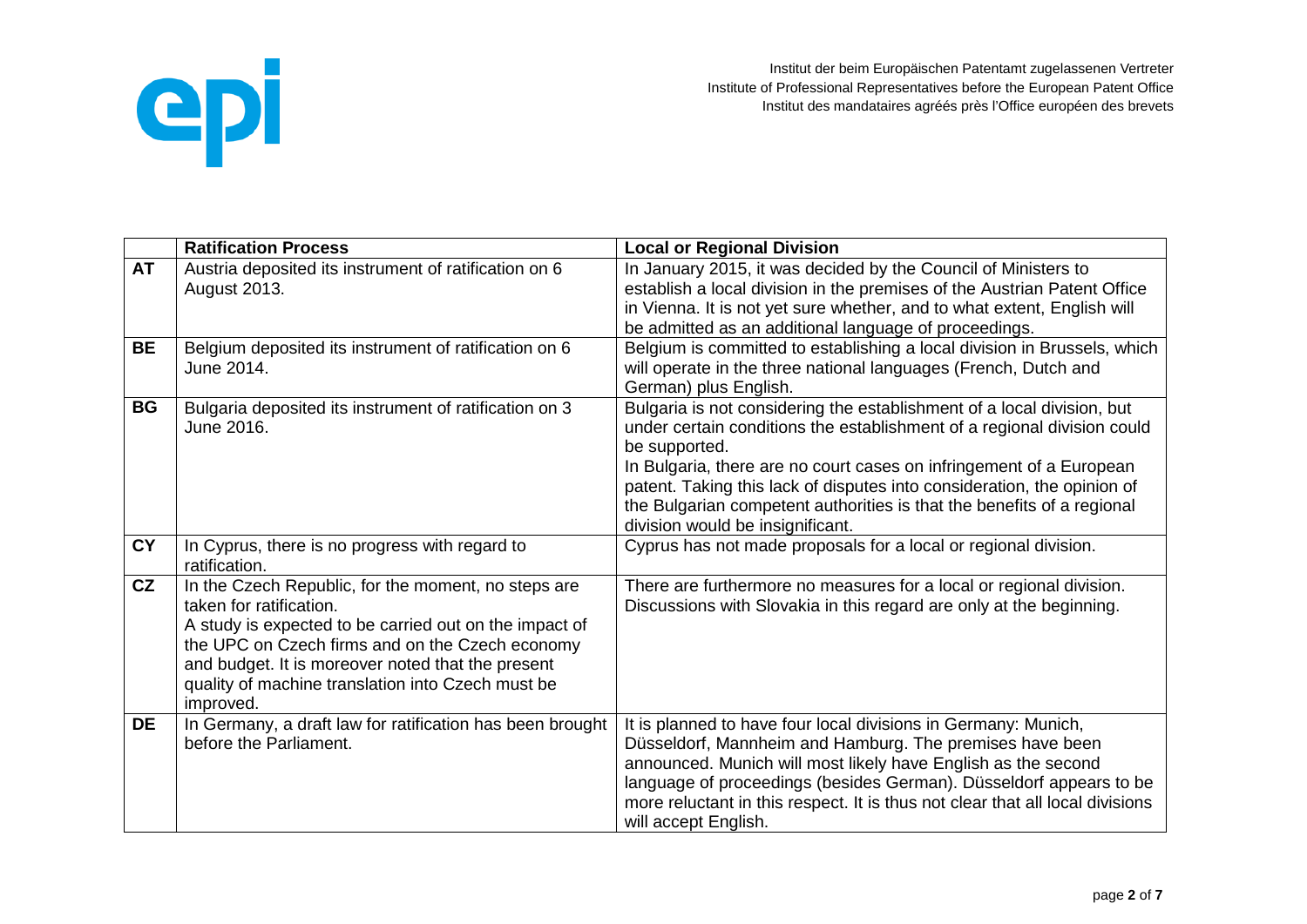

| <b>DK</b> | Denmark deposited its instrument of ratification on 20                                                                                                                                                                                                                                                                                                                                                                                                         | A local division in Copenhagen with English and Danish as the                                                                                                                                                                                                                                                                                                                                                                                                                                                                                                                                                                                                             |
|-----------|----------------------------------------------------------------------------------------------------------------------------------------------------------------------------------------------------------------------------------------------------------------------------------------------------------------------------------------------------------------------------------------------------------------------------------------------------------------|---------------------------------------------------------------------------------------------------------------------------------------------------------------------------------------------------------------------------------------------------------------------------------------------------------------------------------------------------------------------------------------------------------------------------------------------------------------------------------------------------------------------------------------------------------------------------------------------------------------------------------------------------------------------------|
|           | June 2014.                                                                                                                                                                                                                                                                                                                                                                                                                                                     | languages of proceedings is envisaged.                                                                                                                                                                                                                                                                                                                                                                                                                                                                                                                                                                                                                                    |
| <b>EE</b> | The Ministry of Justice of Estonia has made a draft law<br>for ratification. This has been circulated at the end of<br>September 2016 among Estonian patent attorneys for<br>opinion. The date for ratification is not yet known.                                                                                                                                                                                                                              | Estonia has concluded an agreement with Sweden, Latvia and<br>Lithuania to set up a regional division (the "Nordic-Baltic" division)<br>seated in Stockholm. Its premises have been announced. This will<br>enter into force when two of these countries, including at least<br>Sweden, have ratified the UPC. The Nordic-Baltic divison is expected<br>to constitute a flexible organisation which allows for proceedings to<br>also be held in other locations than the seat of the division. The<br>language of the proceedings will be English with interpretation to and<br>from the national languages.                                                             |
| <b>ES</b> | The main political parties in Spain are against the<br>unitary patent package. This has not changed after the<br>decision of the CJEU dismissing Spain's actions. The<br>Spanish profession is divided in this respect. The<br>general elections have been repeated at the end of<br>June 2016. A new government is expected to be<br>formed soon, whose, position needs to be awaited.<br>There are two new political parties whose position is not<br>known. |                                                                                                                                                                                                                                                                                                                                                                                                                                                                                                                                                                                                                                                                           |
| <b>FI</b> | Finland deposited its instrument of ratification on 19<br>January 2016.                                                                                                                                                                                                                                                                                                                                                                                        | Finland intends to establish a local division in Helsinki with Finnish,<br>Swedish and English as the languages of proceedings. This is<br>presented in Government Bill 87 2016 (still before the Parliament).<br>The local division will be at the same premises as the Market Court. In<br>preparatory work conducted in relation to recent amendment of<br>national law, it was suggested that Finland has no intention of applying<br>provision of Rule 14 (2)(c), in other words, judges should be able to<br>conduct the proceedings in any of the three languages (FI, SE, EN)<br>mentioned.<br>Other relevant legislation, such as the Finnish Patent Act and the |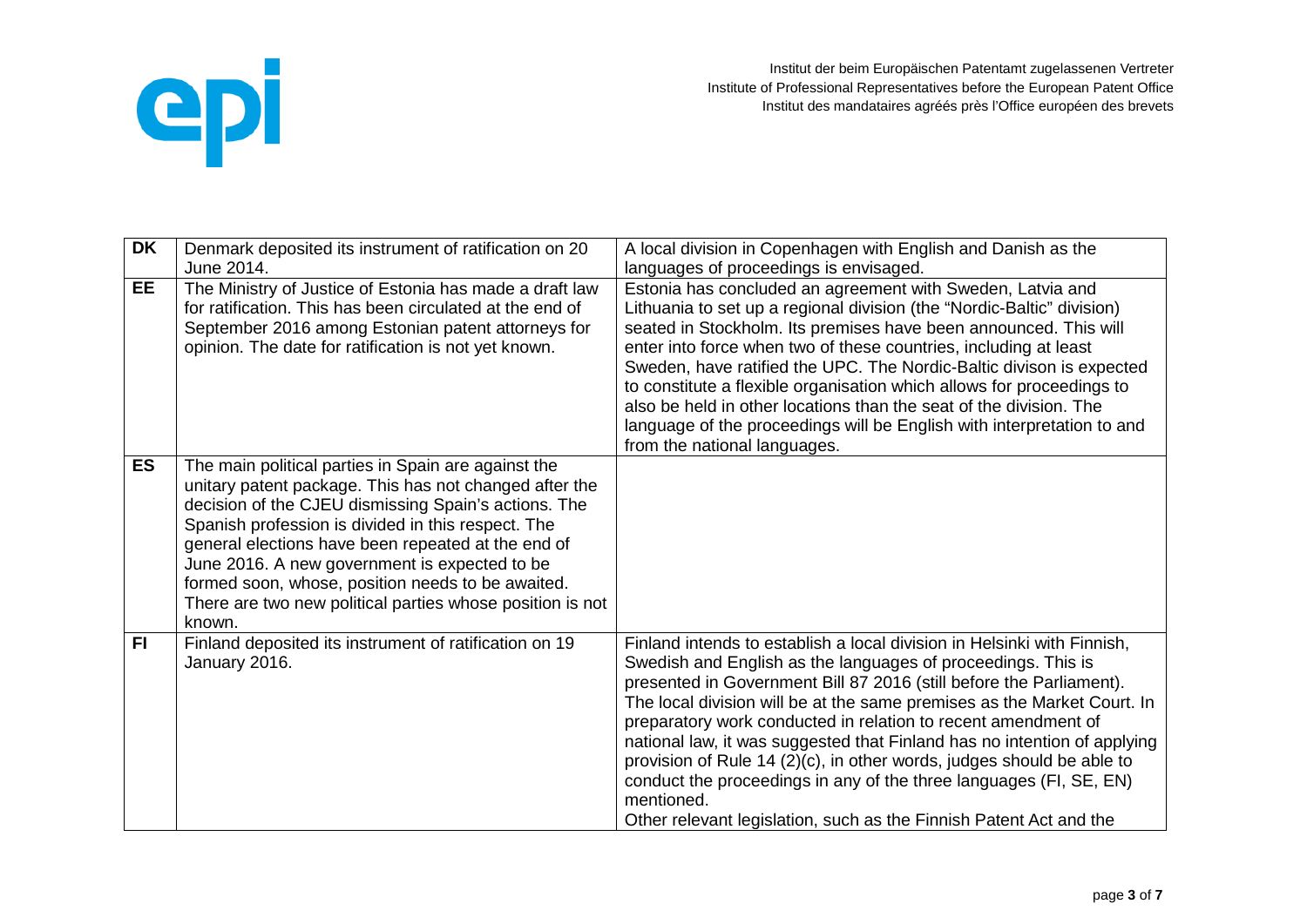

|           |                                                                                                                                                                                                                                                                                                                                                                                                                                                                                                                                                                                                                                                                                                                                                                                                                                                                                                                                                                                                                                                                                                                             | Market Court Act, have already been amended based on the previous<br>Government Bill 45 2015, which laid the basis for the Finnish<br>ratification. The amendments will enter into force when the UPCA<br>enters into force.                                                                                                                                                                                     |
|-----------|-----------------------------------------------------------------------------------------------------------------------------------------------------------------------------------------------------------------------------------------------------------------------------------------------------------------------------------------------------------------------------------------------------------------------------------------------------------------------------------------------------------------------------------------------------------------------------------------------------------------------------------------------------------------------------------------------------------------------------------------------------------------------------------------------------------------------------------------------------------------------------------------------------------------------------------------------------------------------------------------------------------------------------------------------------------------------------------------------------------------------------|------------------------------------------------------------------------------------------------------------------------------------------------------------------------------------------------------------------------------------------------------------------------------------------------------------------------------------------------------------------------------------------------------------------|
| <b>FR</b> | France deposited its instrument of ratification on 14<br>March 2014.                                                                                                                                                                                                                                                                                                                                                                                                                                                                                                                                                                                                                                                                                                                                                                                                                                                                                                                                                                                                                                                        | A prestigious building for both the local and the central division has<br>been found. The first instance court that is currently located therein<br>will have to move to another location when the UPC starts operating.<br>There will probably be a provisional building for the beginning. French<br>and English will be the languages of proceedings. There are ongoing<br>discussions to also accept German. |
| <b>GB</b> | The UK Parliament adopted the Statutory Instrument<br>[SI] in March 2016. This SI adapts the national patent<br>law with respect to the UP and the UPC. It will enter into<br>force when the UPCA enters into force. A second SI is<br>required to implement to the Protocol on Privileges and<br>Immunities. This is expected to be finished within short<br>time.<br>Due to the outcome of the "Brexit" referendum on 23<br>June 2016, it is unclear whether the UK will still ratify<br>the UPCA. There is a legal path to securing UK's<br>continued participation in the UPC and the UP following<br>"Brexit" but the major obstacles to the UK joining and<br>remaining part of the UPC are political not legal.<br>The UK may only continue to participate in the Unitary<br>Patent by entering into a new international agreement<br>with the participating EU Member States.<br>Further, it is legally possible for the UK to continue to<br>participate in the UPC after "Brexit" and to host the Life<br>Sciences/Chemistry section of the court, but changes<br>would have to be made to the UPC Agreement. The | The UK plans to have a local division in London. The premises for<br>both the local and the central division will be the "Aldgate Tower",<br>which is already being prepared.                                                                                                                                                                                                                                    |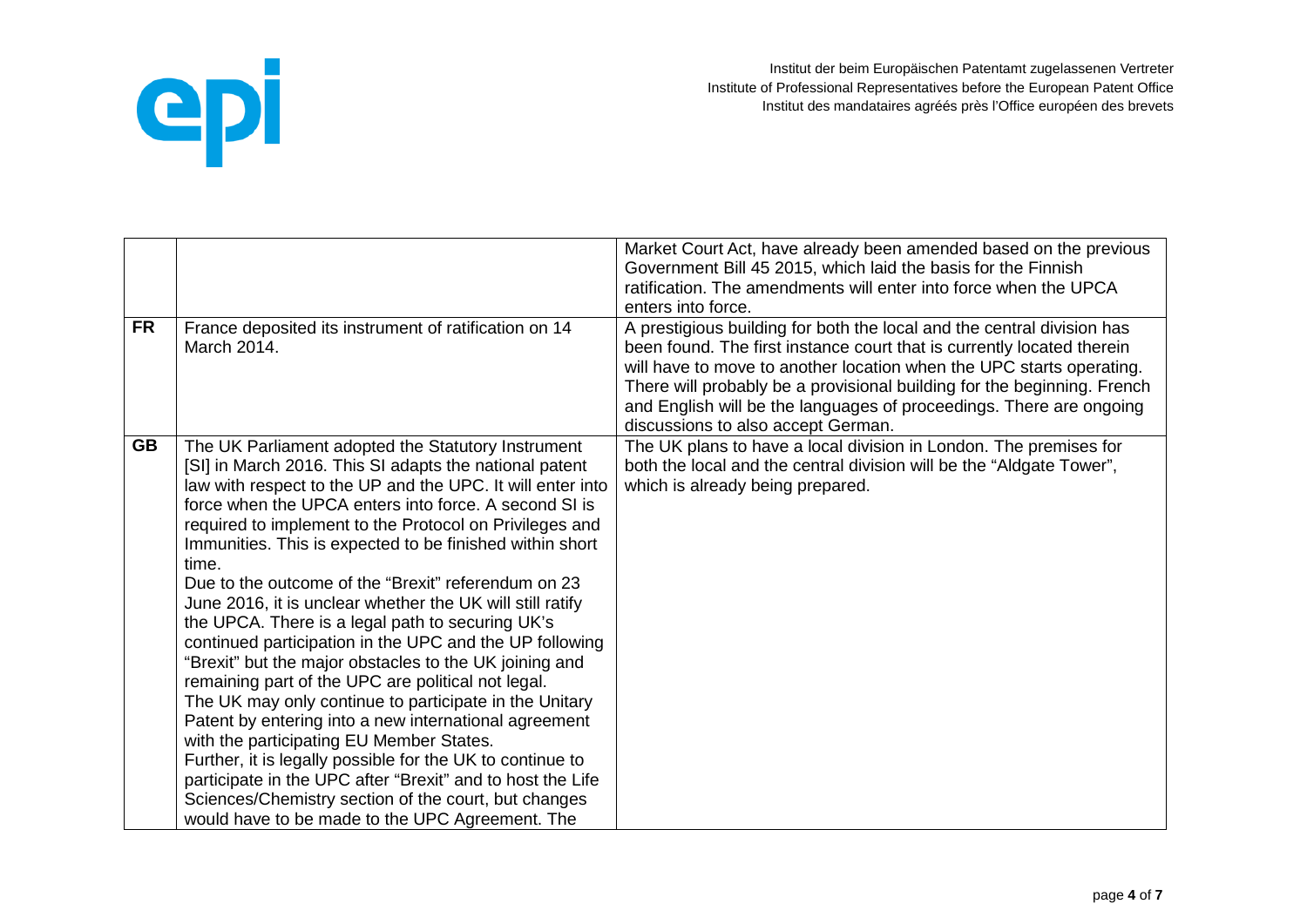

|           | UK's continued participation would require it to submit<br>to EU law regarding proceedings before the Court. It<br>would also need to sign up to an appropriate jurisdiction                                                                                                                                                                                                                                               |                                                                                                                                                                                                                       |
|-----------|----------------------------------------------------------------------------------------------------------------------------------------------------------------------------------------------------------------------------------------------------------------------------------------------------------------------------------------------------------------------------------------------------------------------------|-----------------------------------------------------------------------------------------------------------------------------------------------------------------------------------------------------------------------|
| <b>GR</b> | and enforcement regime.<br>In Greece there is no progress, until now, regarding the<br>ratification.                                                                                                                                                                                                                                                                                                                       |                                                                                                                                                                                                                       |
| <b>HR</b> | Croatia has a new government. For this reason, there is<br>currently no news on potential plans to join the<br>enhanced cooperation on unitary patent protection.                                                                                                                                                                                                                                                          |                                                                                                                                                                                                                       |
| <b>HU</b> | It is assumed that Hungary will ratify the UPCA, but it is<br>not known when. A study on the impact of the UPC on<br>the Hungarian economy, ordered by the Hungarian<br>Patent Office, was conducted by PWC. The outcome of<br>this study was negative. However, a new study, ordered<br>by the Ministry of Justice, as the competent body, is<br>under preparation by EY. The result of the study will not<br>be binding. | Hungary may establish a local division with Hungarian and English as<br>the languages of proceedings. Another option is to take part in a<br>regional division.                                                       |
| IE.       | Before Ireland is able to ratify the UPCA, a referendum<br>will be necessary. Ireland has a new government, but<br>the referendum is not expected any time soon due to a<br>lack of political will at the moment.                                                                                                                                                                                                          | If the Agreement is ratified, it is expected that a local division will be<br>established in Ireland.                                                                                                                 |
| IT        | On 30 Sept 2015 Italy has joined the unitary patent and<br>become the 26th member of the enhanced cooperation<br>on unitary patent protection.<br>After approval by the Government, the Italian<br>Parliament, consisting of the Chamber of Deputies and<br>the Senate, has approved the UPCA ratification<br>instrument.                                                                                                  | Italy intends to have a local division with seat in Milano. The Ministry<br>of Justice has announced that the premises will be an existing court<br>building at via San Barnaba 50, which is in the centre of Milano. |
| LT.       | Draft legislation to ratify the UPCA, to amend the patent<br>law and to establish the regional division has been                                                                                                                                                                                                                                                                                                           | Lithuania will take part in the "Nordic-Baltic" division (see above under<br>"Estonia").                                                                                                                              |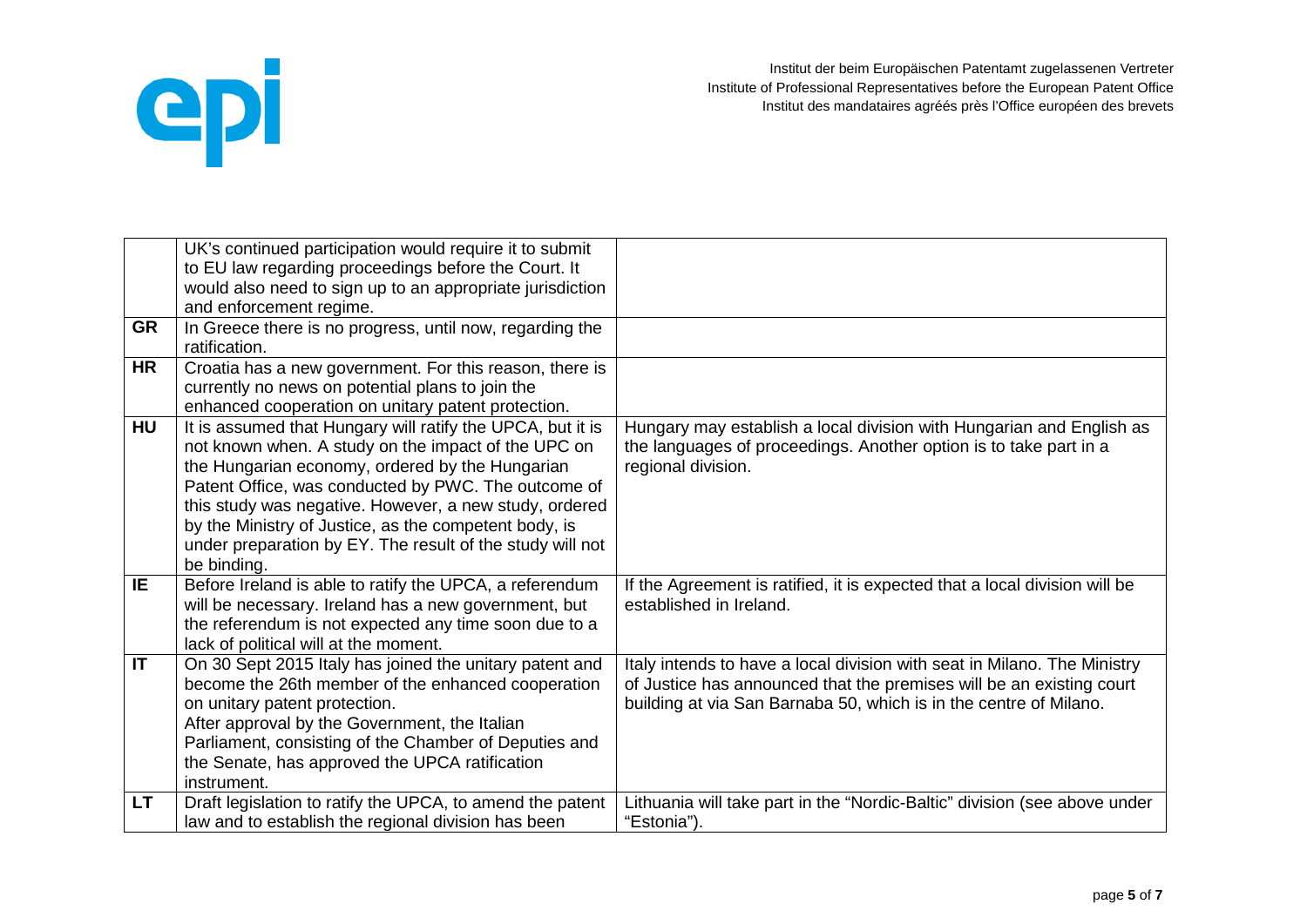

|           | submitted to Parliament. However, due to elections,<br>there will be a new Parliament, which will start working                                                                                                                                                              |                                                                                                                                                                                                                                                                                                                                |
|-----------|------------------------------------------------------------------------------------------------------------------------------------------------------------------------------------------------------------------------------------------------------------------------------|--------------------------------------------------------------------------------------------------------------------------------------------------------------------------------------------------------------------------------------------------------------------------------------------------------------------------------|
|           | on 14 November 2016. Thus, ratification is not<br>expected until at the earliest spring 2017.                                                                                                                                                                                |                                                                                                                                                                                                                                                                                                                                |
| LU        | Luxembourg deposited its instrument of ratification on<br>22 May 2015.                                                                                                                                                                                                       | Luxembourg will not have a local or regional division. This means that<br>all cases will be brought before the central division (Art 33(1) UPCA).<br>The premises of the Court of Appeal have been decided.                                                                                                                    |
| <b>LV</b> | In Latvia, currently the Ministry of Justice is planning to<br>submit documents on the ratification to the Cabinet of<br>Ministers in the first half of year 2016.                                                                                                           | Latvia will take part in the "Nordic-Baltic" division (see above under<br>"Estonia").                                                                                                                                                                                                                                          |
| <b>MT</b> | Malta deposited its instrument of ratification on 9<br>December 2014.                                                                                                                                                                                                        | Malta will not have a local or regional division. This means that all<br>cases will be brought before the central division (Art 33(1) UPCA).                                                                                                                                                                                   |
| <b>NL</b> | The Netherlands deposited its instrument of ratification<br>on 14 September 2016.                                                                                                                                                                                            | The Council of Ministers formally decided that there will be a local<br>division in The Hague. A study commissioned by the Ministry of<br>Economic Affairs had pointed to rather limited benefits (or even an<br>overall cost) of having an own local division, but there are expected to<br>be substantial indirect benefits. |
| <b>PL</b> | Even though Poland participated in the enhanced<br>cooperation concerning unitary patent protection, it<br>decided not to sign or ratify the UPCA. This position has<br>not changed.                                                                                         |                                                                                                                                                                                                                                                                                                                                |
| <b>PT</b> | Portugal deposited its instrument of ratification on 28<br>August 2015.                                                                                                                                                                                                      | There are discussions about the establishment of a local division and<br>the costs thereof.                                                                                                                                                                                                                                    |
| <b>RO</b> | In Romania, the ratification process is ongoing. The<br>Protocol on provisional application was signed on 14<br>September 2016. The ratification law will be brought<br>before Parliament. Ratification by Romania is expected<br>to be finished in the second half of 2016. | At the present moment, Romania is taking into consideration setting<br>up a regional division in cooperation with Greece, but other countries<br>are not excluded. A final decision in this respect has not yet been<br>taken.                                                                                                 |
| <b>SE</b> | Sweden deposited its instrument of ratification on 5<br>June 2014.                                                                                                                                                                                                           | Sweden will take part in the "Nordic-Baltic" division (see above under<br>"Estonia").                                                                                                                                                                                                                                          |